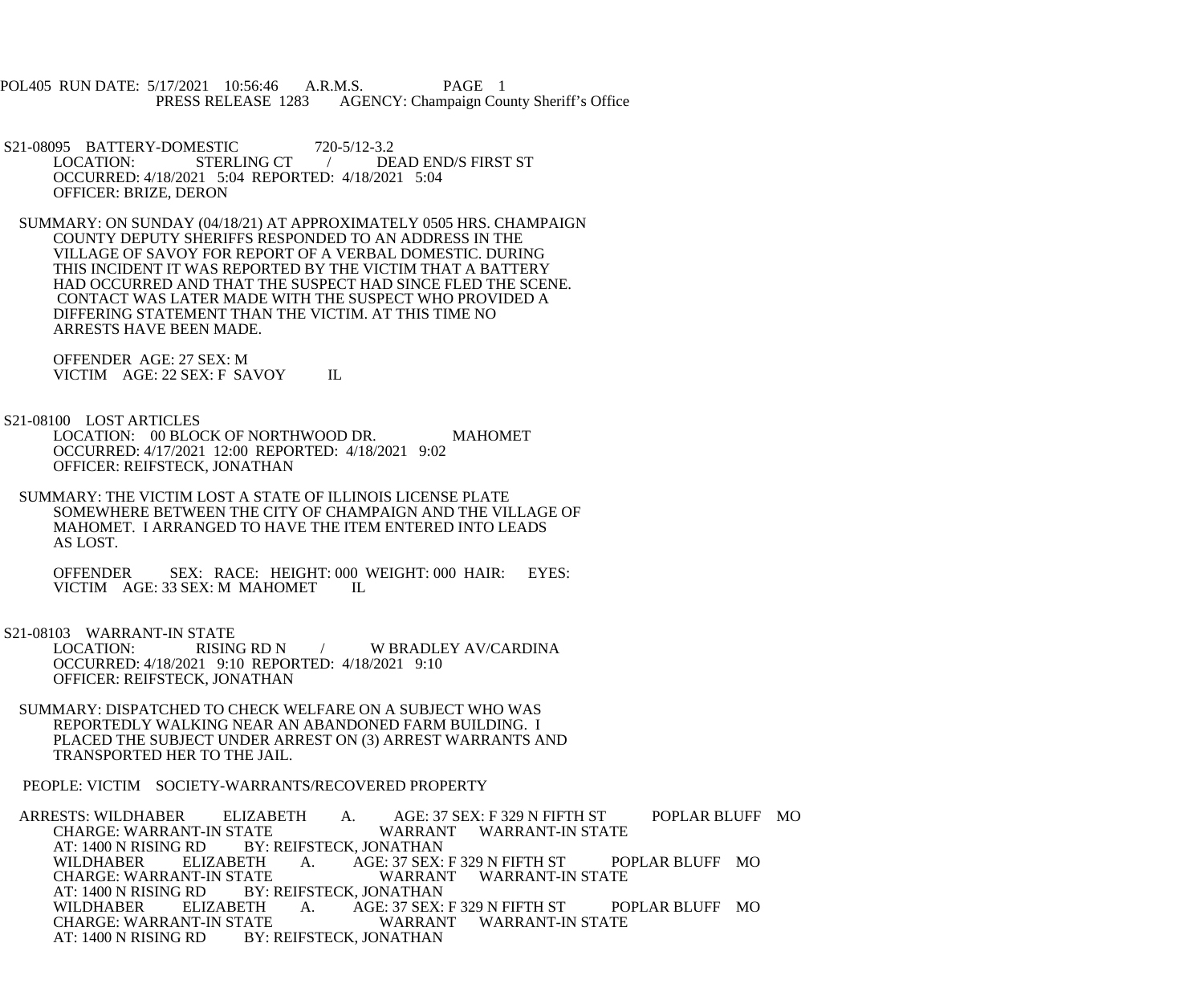POL405 RUN DATE: 5/17/2021 10:56:46 A.R.M.S. PAGE 2<br>PRESS RELEASE 1283 AGENCY: Champaign Cou AGENCY: Champaign County Sheriff's Office

S21-08108 CRIMINAL DAMAGE TO PROPERTY 720-5/21-1<br>LOCATION: SIXTH ST S **E ETHEL ST/E DOUGLAS**  OCCURRED: 4/16/2021 23:09 REPORTED: 4/18/2021 9:53 OFFICER: REIFSTECK, BRANDON

 SUMMARY: SUSPECT SHOT WINDSHIELD OF VICTIM VEHICLE THREE TIMES WITH A BB GUN. SUSPECT WAS IN A LIGHT COLORED SUV AT THE TIME OF OCCURRENCE.

PROPERTY: DAMAGED 1 WINDOW

DAMAGED 1 WINDSHIELD

OFFENDER SEX: RACE: HEIGHT: 000 WEIGHT: 000 HAIR: EYES: VICTIM AGE: 64 SEX: M ST JOSEPH IL VICTIM AGE: 64 SEX: M ST JOSEPH IL<br>VICTIM AGE: 45 SEX: M ST JOSEPH IL VICTIM AGE: 45 SEX: M ST JOSEPH IL<br>VICTIM KONE INC ST JOSEPH VICTIM KONE INC ST JOSEPH IL

S21-08110 BATTERY-DOMESTIC 720-5/12-3.2<br>LOCATION: DODSON DR / EI E ILLINOIS ST/E NEVA OCCURRED: 4/18/2021 11:39 REPORTED: 4/18/2021 11:39 OFFICER: GOOD, ANDREW

 SUMMARY: CHAMPAIGN COUNTY SHERIFF'S OFFICE WAS DISPATCHED TO THE 400 BLOCK OF S DODSON DRIVE, URBANA, ILLINOIS, FOR A DOMESTIC BATTERY. ONCE ON SCENE, THE ADULT FEMALE VICTIM ALLEGED SHE WAS BATTERED BY THE ADULT FEMALE SUSPECT. THE SUSPECT ADMITTING TO BATTERING THE VICTIM. THE SUSPECT WAS PLACED UNDER ARREST AND TRANSPORTED TO THE CHAMPAIGN COUNTY SATELLITE JAIL.

PEOPLE: VICTIM AGE: 65 SEX: F URBANA IL

ARRESTS: STAMM KATIE JO AGE: 31 SEX: F 405 S DODSON DR URBANA IL CHARGE: BATTERY-DOMESTIC 720-5/12-3.2 BATTERY-DOMESTIC CHARGE: BATTERY-DOMESTIC 720-5/12-3.2 BATTERY-DOMESTIC<br>AT: 405 S DODSON BY: GOOD, ANDREW BY: GOOD, ANDREW

S21-08162 THEFT-MOTOR VEHICLE 720-5/16,625-5/4<br>CRIMINAL DAMAGE TO PROPERTY 720-5/21-1 CRIMINAL DAMAGE TO PROPERTY<br>LOCATION: ANTHONY DR W / No Cross Streets Fou OCCURRED: 4/19/2021 1:40 REPORTED: 4/19/2021 7:26 OFFICER: GABRA, KEROLOS

 SUMMARY: THE REPORTING PERSON ADVISED AN UNKNOWN OFFENDER WENT TO HIS BUSINESS AND GAINED ACCESS TO A SECURED FENCED OFF PORTION OF THE BUSINESS. THE OFFENDER ENTERED AN UNLOCKED WORK VEHICLE AND USED A SET OF KEYS ALREADY IN THE VEHICLE TO TURN IT ON. THE OFFENDER THEN USED THE VEHICLE TO CRASH